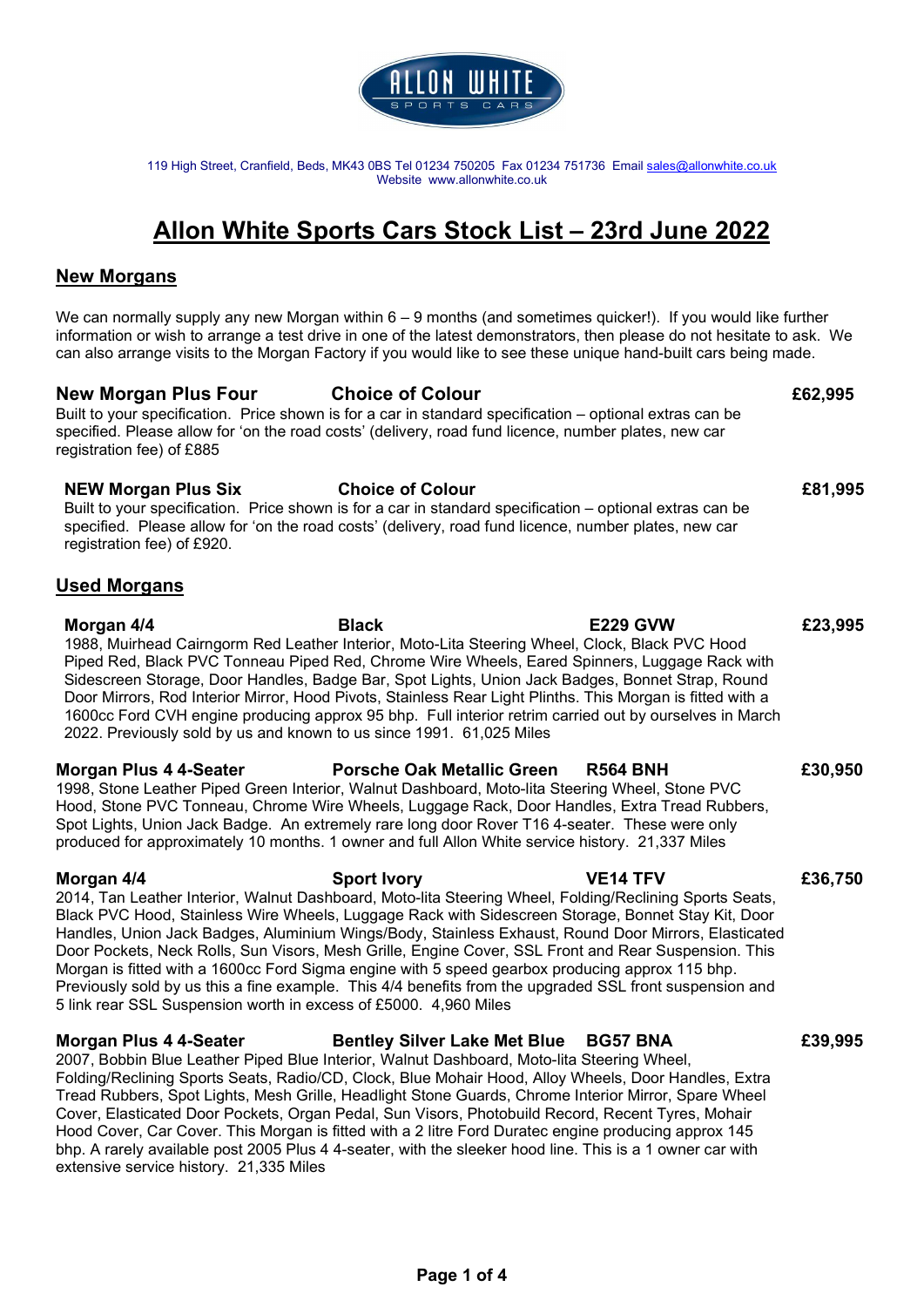# Morgan Roadster Ink Black KX08 HCZ £39,995

2008, Red Leather Interior, SSL Front Suspension, 5 Link Rear Suspension, Walnut Dashboard, Moto-lita Steering Wheel, Folding/Reclining Heated Sport Seats, Red Mohair Hood, Red Mohair 3 Zip Tonneau, Sidescreen Bag, Spare Wheel Cover, Hood Cover, Alloy Wheels, Luggage Rack with Sidescreen Storage, Bonnet Stay Kit, Door Handles, Extra Tread Rubbers, Badge Bar, Aluminium Wings/Body, Stainless Exhaust, Chrome Interior Mirror, Neck Rolls, Round Door Mirrors, Stainless Door Check Straps, Elasticated Door Pockets, Padded Sidescreen Inner Panels, Sun Visors, Full Width Bumpers, Leather Steering Cowl, Paint Protection Film. This Morgan is fitted with a 3 litre V6 Ford Duratec engine producing approx 215 bhp. 2 owners from new. Supplied new and looked after by us 37,585 Miles

# Morgan +4 Metallic BRG AA56 MOG £40,950

2015, Yarwood Mineral Leather Interior, Blue Mohair Hood Package, Folding/Reclining Sports Seats, Embroidered Headrests, Sunvisors, Power Steering, Elasticated Door Pockets, Radio/CD, Map Light, Walnut Dashboard, Extra Tread Rubbers, Mesh Grille, Blue Carpets, Bonnet Strap, Stainless Wire Wheels, Stainless Door Check Straps, Leather Door Lock Covers, St Georges Badges, Door Handles, Stainless Exhaust, Leather Steering Column Cowl. This Morgan is fitted with a 3.7 litre Ford Cylone V6 engine with 6 speed gearbox. Supplied and looked after by ourselves. A beautiful car with a great specification. A Moto-lita woodrim or leather steering wheel will be included in the sale. 9,915 Miles

Morgan Roadster Metallic Audi Scuba Blue KX64 FAA £49,995 2015, Yarwood Mineral Leather Interior, Blue Mohair Hood Package, Folding/Reclining Sports Seats, Embroidered Headrests, Sunvisors, Power Steering, Elasticated Door Pockets, Radio/CD, Map Light, Walnut Dashboard, Extra Tread Rubbers, Mesh Grille, Blue Carpets, Bonnet Strap, Stainless Wire Wheels, Stainless Door Check Straps, Leather Door Lock Covers, St Georges Badges, Door Handles, Stainless Exhaust, Leather Steering Column Cowl. This Morgan is fitted with a 3.7 litre Ford Cylone V6 engine with 6 speed gearbox. Supplied and looked after by ourselves. A beautiful car with a great specification. A Moto-lita woodrim or leather steering wheel will be included in the sale. 9,915 Miles

Morgan 4/4 Sport Black Black GN09 SXO £32,500 2009, Tan Leather Interior, Moto-lita Steering Wheel, Folding/Reclining Sports Seats, Black PVC Hood, Mohair Tonneau, Sports Stainless Exhaust, Chrome Interior Mirror, Rear Wind Deflector, Hood Swivel Pins, Black Wire Wheels, Round Door Mirrors. This Morgan is fitted with a 1600cc Ford Sigma engine with 5 speed gearbox. A beautiful 4/4 Sport in excellent condition. Good service history and a real credit to its previous owners. 12,702 Miles

Morgan Roadster Metallic Claret Red VEZ 1690 E35,750 2008, Black Leather Interior, MK Holst Technik Walnut Dashboard with Inserts, Quick Release Moto-lita Steering Wheel, Folding/Reclining Sports Seats, Radio/CD, Clock, Red Mohair Hood, Red Mohair Tonneau, Red Mohair Hood Frame Cover, Mohair Spare Wheel Cover, Sidescreen Bag, Stainless Wire Wheels, Eared Spinners, Bonnet Stay Kit, Door Handles, Extra Tread Rubbers, Sports Stainless Exhaust, Sump Guard, High Spec Brake Calipers, Panhard Rod, Anti Tramp Bar, Brake Reaction Bars, Remote Greasing Kit, High Capacity Alloy Radiator, Over-riders, Chrome Interior Mirror, Round Door Mirrors, Mesh Grille, Door Check Straps, Crossmember Covers, Elasticated Door Pockets, Map Pocket, Organ Pedal, Front Clear Indicator Lenses, Car Cover. This Morgan is fitted with a 3 litre engine with 5 speed gearbox. Massive specification and a well stamped service history. Only 2 owners and previously sold by us. 9,915 Miles

Morgan 4/4 **Green** Green M819 RRN £24,750 1994, Black Leather Interior, Natural Wooden Dashboard, Offset Moto-lita Steering Wheel, Black PVC Hood, PVC Tonneau, Painted Wire Wheels, Luggage Rack, Rod Interior Mirror, Headrests, Hood Swivel Pins, Mesh Grill. This Morgan is fitted with a 1800cc Ford Zetec engine with 5 speed gearbox. A lovely 4/4 that drives well. 40,860 Miles

Morgan 3 Wheeler Sport Blue Sport Communication CX13 DDE E33,750 2013, Black Leather Interior, PVC Tonneau, Stainless Exhaust, Polished Roll Hoops, Polished Engine & Head Lamps, Polished Cowl, Telecom Sockets, Stainless Rear Lamp, Immobiliser, Cooling Fan, Steering Comfort Pack, Latest Compensator. This Morgan is fitted with a 1900cc S&S engine with 5 speed gearbox. Extensive service history. A well maintained earlier example with all essential upgrades. 13,231 Miles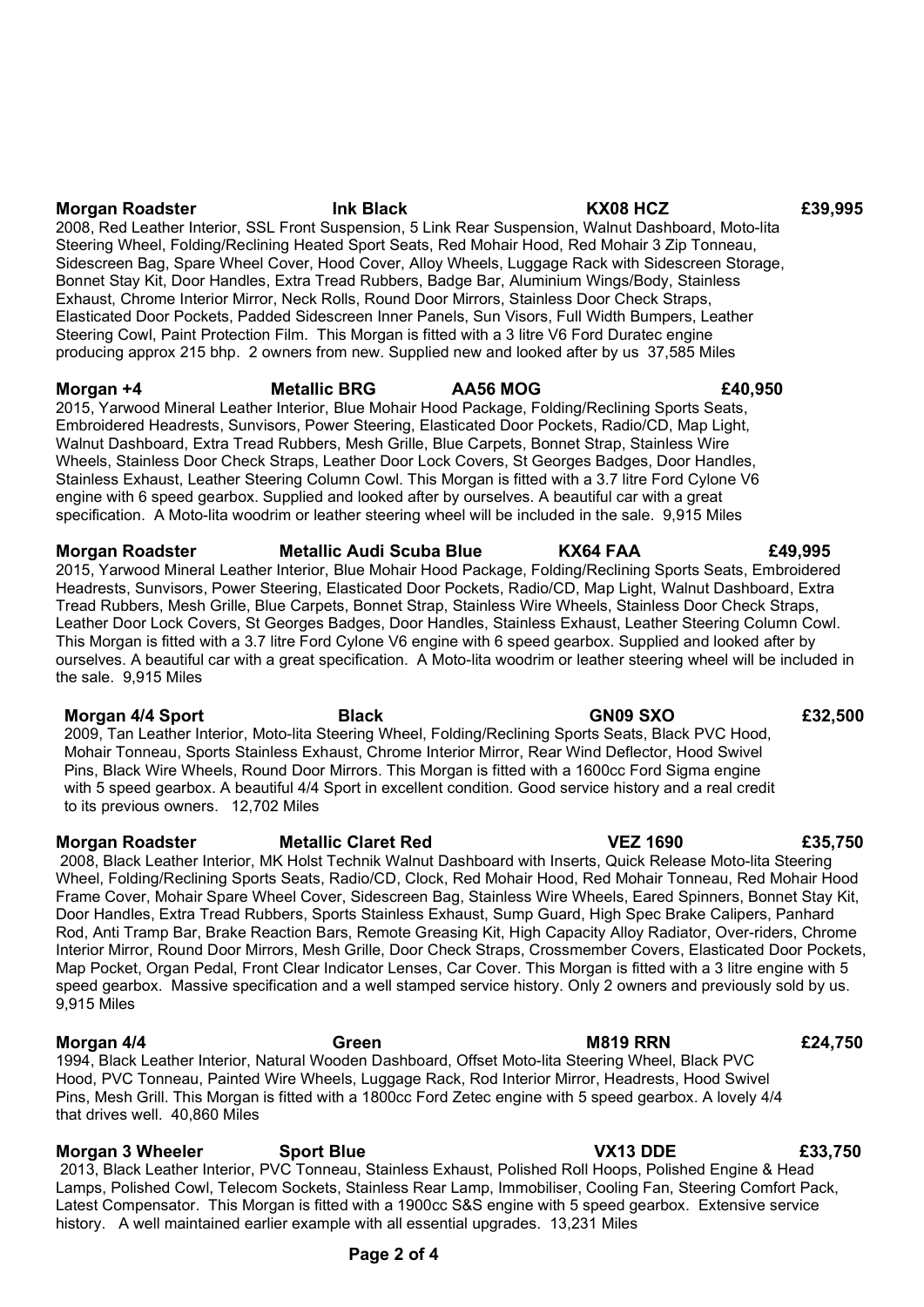## Morgan Roadster and Indigo Blue MH06 VUT E36,950

 2006, Stone Leather Piped Blue Interior, Walnut Dashboard, Moto-Lita Steering Wheel, Black PVC Hood, Blue Mohair Tonneau, Blue Mohair Hood Frame Cover, Alloy Wheels, Luggage Rack with Sidescreen Storage, Bonnet Stay Kit, Door Handles, Stainless Exhaust, Round Door Mirrors, Stainless Door Check Straps, Elasticated Door Pockets, Organ Pedal, Sidescreen Padded Inner Panels, Heated Seats, Footlocker, Mesh Grille, Brake Reaction Stays, Anti-tramp Bars. This Morgan is fitted with a 3 litre engine with 5 speed gearbox. Previously sold by us. Extensive service history. 50,007 Miles

Morgan Plus Four **Metallic Green** KY71CJF **ET1,995** 2021, Biscuit Leather Interior, 16" Stainless Wheels including Spare Wheel, Luggage Rack Preparation, Contrast Green Diamond Quilt Stitching, AP Brakes, Latest Green Mohair Hood, Hood Frame Cover, Green Carpets, Tan Saddle Leather Detailing, Power Steering, Comfort Seats, Speaker with Bluetooth, Round Door Mirrors, Sunvisors. This is the latest 2022 'model year' version of the Plus Four. This is one of our current demonstrators so the mileage may increase before sale, and is available to purchase now! Low rate finance available, please ask for details. 805 Miles

## Morgan Plus Six Sports Green **EXAGES** Sports Green **EXAGES** Sports Green **EXAGES** Sports Green **EXAGES**

2020, Tan Leather Interior, Power Steering, Air Conditioning, Central Locking, Painted Dashboard, Start Button, Folding/Reclining Sports Seats, Heated Seats, Upgraded Seat Foam Modification, Clock, Black Mohair Hood, Black Speedster Wheels, Luggage Rack, Union Jack Badges, Leather Centre Console, Chrome Interior Mirror, Sun Visors, Bluetooth Audio System with Handsfree Parrott, Tracker, Round Door Mirrors. This Morgan is fitted with a BMW 3 litre straight 6 turbo engine producing 335 BHP with 8 speed automatic gearbox. Viewing by appointment only. 2,916 Miles

2020,Rich Tan Leather Interior, Walnut Dashboard and Console, Clock, Uprated Sport Seats, Lumbar Support, Black Mohair Hood, 19" Silver Alloy Wheels, Air Conditioning, Power Steering, Start Button, Grey Front Grille, Round Door Mirrors, Sunvisors, Paddleshift, Polished Mesh Grille, Sports Exhaust, Luggage Rack Preparation. Similar to 1st edition spec. Only 485 miles current car to this spec will be over £100,000.

# Morgan Aero 8 Series 5 Luna Grey £108,000

2017, Yarwood Ivory Leather Interior, Moto-lita Steering Wheel, Embroidered Headrests, Contrast Stitching, Natural Ash Dashboard, Maroon Carpets, Electric Windows, Power Steering, Air Conditioning, Stainless Exhaust, Aluminium Wings/Body, Alloy Wheels, Sun Visors, Red Mohair Hood, Mesh Grille. This Morgan is fitted with a 4.8 V8 BMW engine with 6-speed automatic gearbox with manual shift mode.Only 1 owner, supplied and maintained by us. This beautiful one owner Aero has full service history. Registration is included in the sale. 8,452 Miles

# Other Makes

# Lotus Elise S2 **Metallic Ruby Red E19,750**

2003, Beige Leather Interior, Radio/CD, Black Mohair Hood, Alloy Wheels, Driving Lights, Polished Handbrake Lever, Lotus Gear Knob, Aluminium Window Handles, Uprated Gear Linkage Kit, Immobiliser/Alarm, New Battery. 1800cc Rover engine S2 Elise producing 118 bhp. 2 keys, book pack, 13 stamp service history. Price includes both doors being painted or we can reduce the price if you take the paintwork as it is. 35,560 Miles

# Morgan Plus Six **Emerald Green Metallic** E83,950